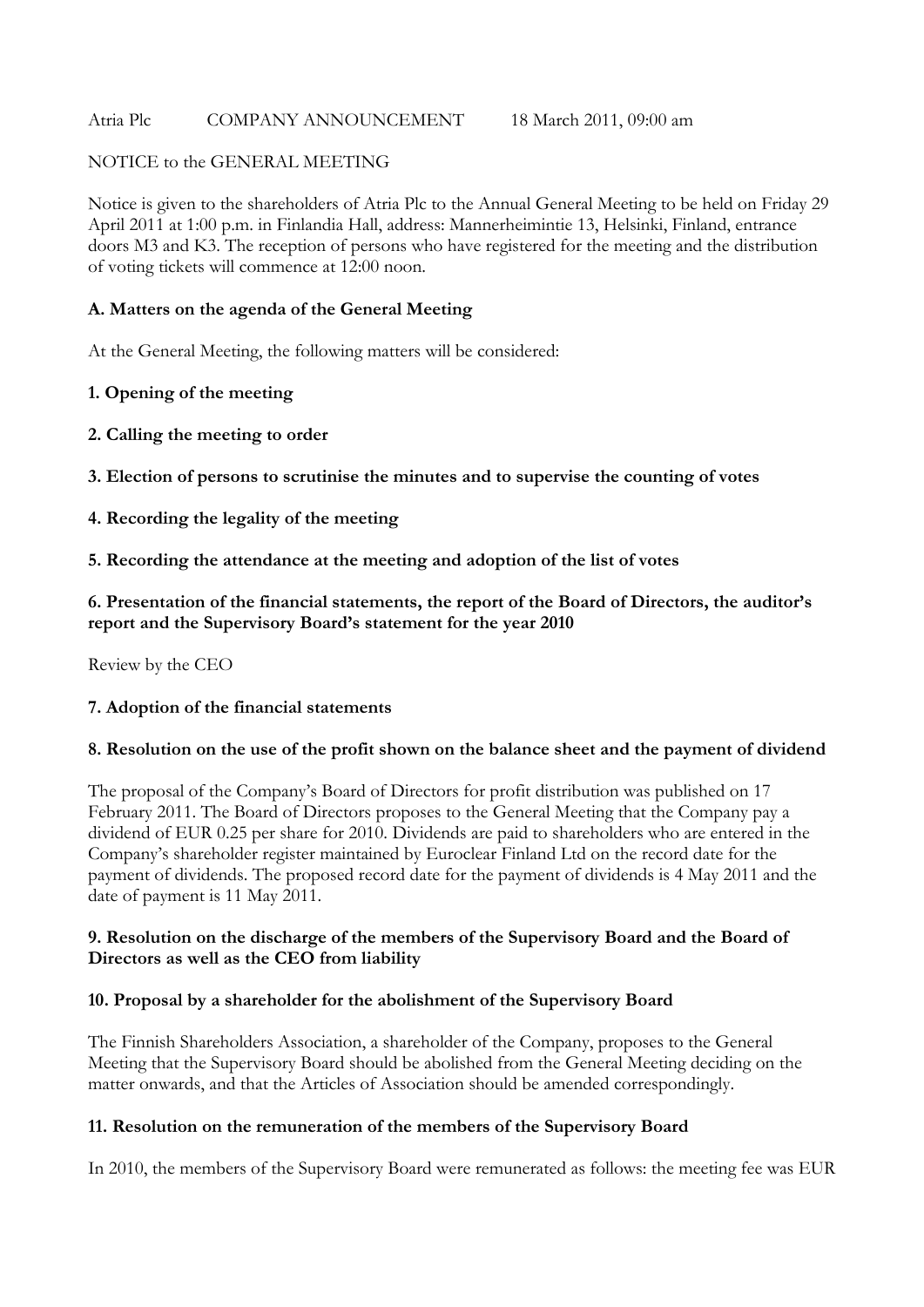250 per meeting, the fee for the loss of working time was EUR 250 per meeting and assignment day, the remuneration for the Chairman of the Supervisory Board was EUR 3,000 a month, the remuneration for the Vice Chairman was EUR 1,500 a month, and the compensation for travelling expenses in accordance with the Finnish State's Travelling Regulations (in VR first class).

Based on the information the Company has received, shareholders representing over 10% of the votes conferred by the Company's shares propose that the remuneration of the members of the Supervisory Board shall remain unchanged.

## **12. Resolution on the number of members of the Supervisory Board**

According to the Articles of Association, the number of Supervisory Board members is 18 to 21. In 2010, the number of members was 19. Based on the information the Company has received, shareholders representing over 10% of the votes conferred by the Company's shares propose that the number of Supervisory Board members shall remain unchanged.

# **13. Election of the members of the Supervisory Board replacing those due to resign**

In accordance with the Articles of Association, the following members of the Supervisory Board are due to resign: Pasi Ingalsuo, Juha Kiviniemi, Veli Koivisto, Teuvo Mutanen, Pekka Parikka and Timo Tuhkasaari. Veli Koivisto has informed the Company that he would not be available for re-election. Based on the information the Company has received, shareholders representing over 10% of the votes conferred by the Company's shares propose that all other resigning Supervisory Board members would be re-elected and that the vacancy relating to Veli Koivisto not being available for re-election will be filled in accordance with a separate proposal to be made at the latest in the General Meeting.

## **14. Resolution on the number of auditors**

According to the Articles of Association, the Company shall have a minimum of one and a maximum of four auditors and as many deputy auditors at the most, being authorised by the Central Chamber of Commerce. The Board of Directors proposes one auditor be elected for the Company.

## **15. Election of auditor**

The Board of Directors proposes authorised public accounting firm PricewaterhouseCoopers Oy be elected as auditor of the Company until the closing of the next Annual General Meeting. The auditing firm has announced that the auditor in charge of the audit is Authorised Public Accountant Juha Wahlroos.

### **16. Authorising the Board of Directors to decide on the acquisition of the Company's own shares**

The Board of Directors proposes that the General Meeting authorise the Board of Directors to decide on the acquisition of a maximum of 2,800,000 of the Company's own Series A shares in one or more instalments with funds belonging to the Company's unrestricted equity, subject to the provisions of the Finnish Companies Act on the maximum amount of treasury shares. The Company's own Series A shares may be acquired for use as consideration in any acquisitions or other arrangements relating to the Company's business, to finance investments, as part of the Company's incentive scheme, to develop the Company's capital structure, to be otherwise further transferred, to be retained by the Company, or to be cancelled.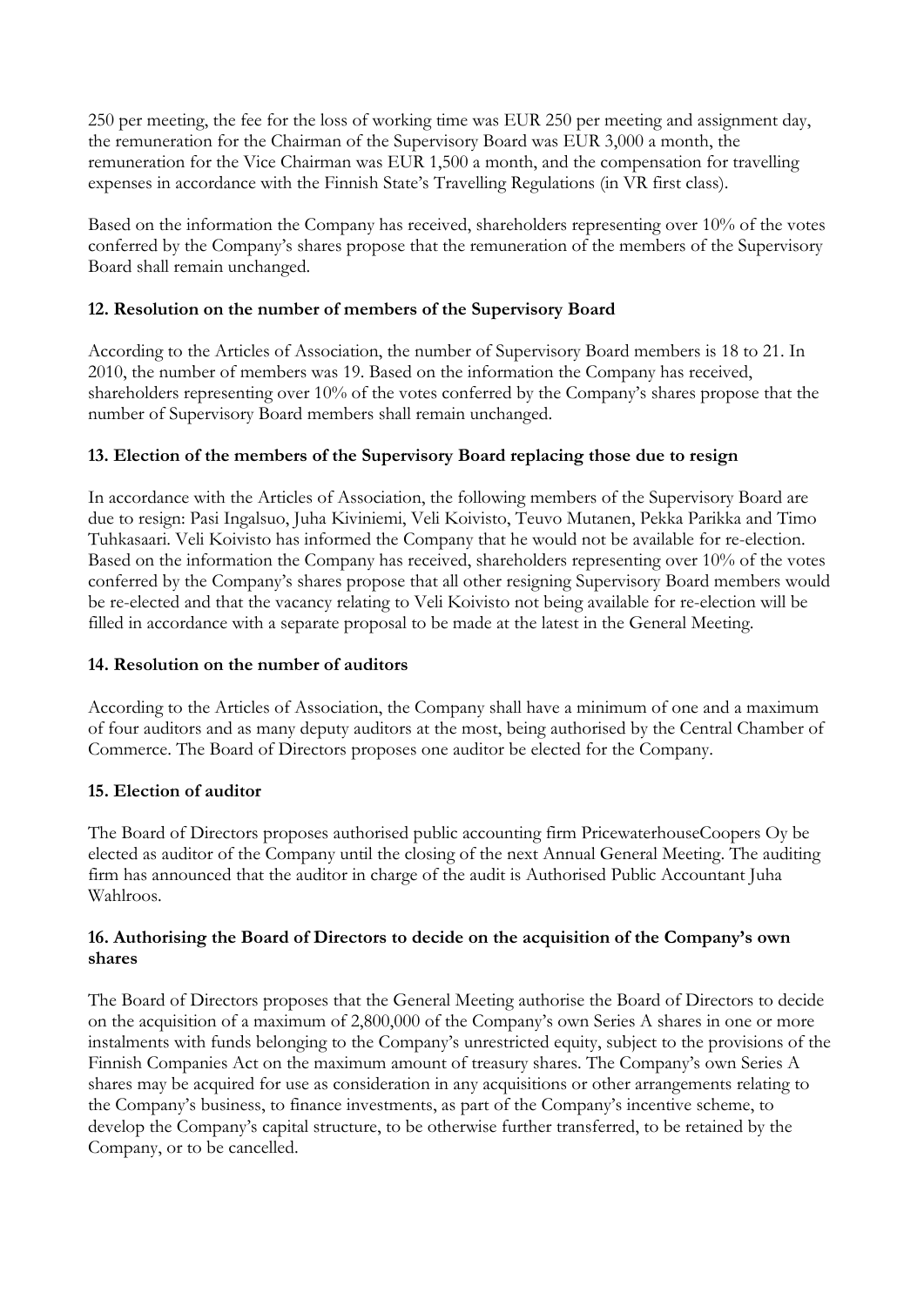The shares shall be acquired in a proportion other than that of the shareholders' current shareholdings in the Company in public trading arranged by NASDAQ OMX Helsinki Ltd at the trading price of the moment of acquisition. The shares shall be acquired and paid according to the rules of NASDAQ OMX Helsinki Ltd and Euroclear Finland Ltd.

The Board of Directors is authorised to decide on the acquisition of own shares in all other respects.

It is proposed that the authorisation supersedes the authorisation granted by the Annual General Meeting on 29 April 2010 to the Board of Directors to decide on the acquisition of the Company's own shares and is valid until the closing of the next Annual General Meeting; however, no longer than 30 June 2012.

### **17. Authorising the Board of Directors to decide on the issuance of shares and the issuance of option rights and other special rights entitling to shares**

The Board of Directors proposes that the General Meeting authorise the Board of Directors to decide on the issue of a maximum total of 12,800,000 new Series A shares or Series A shares possibly held by the Company, in one or more instalments, by issuing shares and/or option rights or other special rights entitling to shares, referred to in Chapter 10, Section 1 of the Finnish Companies Act. It is proposed that the authorisation be used for the financing or execution of any acquisitions or other arrangements or investment relating to the Company's business, for the implementation of the Company's incentive scheme or for other purposes subject to the Board of Directors' decision.

It is proposed that the authorisation include the Board of Directors' right to decide on any terms and conditions of the share issue and the issue of special rights referred to in Chapter 1, Section 1 of the Finnish Companies Act. The authorisation thus also includes the right to issue shares in a proportion other than that of the shareholders' current shareholdings in the Company under the conditions provided in law, the right to issue shares against payment or without charge as well as the right to decide on a share issue without payment to the Company itself, subject to the provisions of the Finnish Companies Act on the maximum amount of treasury shares.

It is proposed that the authorisation supersedes the authorisation granted by the Annual General Meeting on 29 April 2010 to the Board of Directors, and is valid until the closing of the next Annual General Meeting, however, no longer than 30 June 2012.

## **18. Closing of the meeting**

## **B. Documents of the General Meeting**

The aforementioned proposals relating to the agenda of the General Meeting and this notice are available on Atria Plc's website at www.atriagroup.com. Atria Plc's financial statements, the report of the Board of Directors and the auditors' report, as well as the Supervisory Board's statement on the financial statements and auditors' report, will be available on the mentioned website at the latest on 8 April 2011. The proposals and the financial statement documents will also be available at the General Meeting. Copies of the proposals and of this notice will be sent to shareholders upon request. The minutes of the General Meeting will be available on the aforementioned website as from 13 May 2011.

## **C. Instructions for the participants in the General Meeting**

**1. The right to participate and registration of shareholders registered in the shareholder register**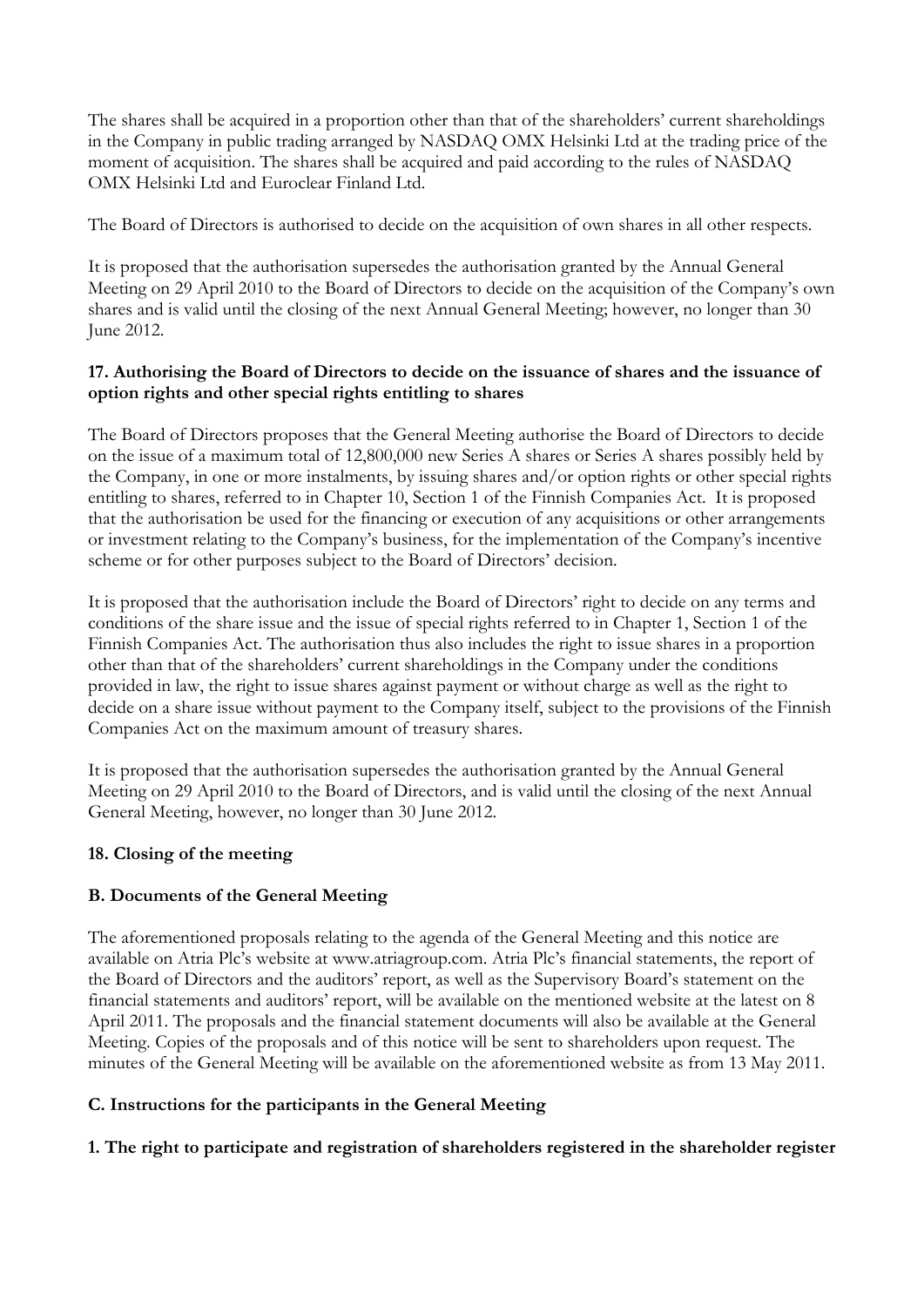Each shareholder, who is on the record date of the General Meeting, 15 April 2011, registered in the shareholder register of the Company maintained by Euroclear Finland Ltd, has the right to participate in the General Meeting. A shareholder, whose shares are registered on his/her personal Finnish bookentry account, is registered in the shareholder register of the Company. Changes in shareholdings occurring after the record date of the General Meeting shall not affect the right to attend the General Meeting or the number of votes of the shareholder.

A shareholder registered in the shareholder register, who wants to participate in the General Meeting, shall register for the meeting no later than 26 April 2011 before 4.00 p.m. by giving a prior notice of participation. Such notice can be given:

- a) on the Company's website www.atriagroup.com/annualgeneralmeeting;
- b) by telephone +358 1080 2530;
- c) by telefax +358 9 774 1035; or
- d) by regular mail to address Atria Plc, Anne Inberg, Läkkisepäntie 23, FI-00620 Helsinki.

In connection with the registration, a shareholder shall notify his/her name, personal identification number, address, telephone number and the name of a possible assistant.

The personal data the shareholder has given to Atria Plc shall be used only in connection with the General Meeting and with the processing of related registrations.

# **2. The right to participate and registration of holders of nominee registered shares**

A holder of nominee registered shares has the right to participate in the General Meeting by virtue of such shares based on which he/she on the record date of the General Meeting, 15 April 2011, would be entitled to be registered in the shareholder register of the Company maintained by Euroclear Finland Ltd. The right to participate in the General Meeting requires, in addition, that the shareholder on the basis of such shares has been temporarily registered in the shareholder register maintained by Euroclear Finland Ltd at the latest by 26 April 2011 at 10:00 a.m. A holder of nominee registered shares is considered to be registered for the General Meeting, when he/she is notified for temporary registration in the shareholder register as described above.

A holder of nominee registered shares is advised to request necessary instructions regarding the temporary registration in the Company's shareholder register, the issuing of proxy documents and registration for the General Meeting from his/her custodian bank well in advance. The account management organisation of the custodian bank shall notify a holder of nominee registered shares, who wants to participate in the General Meeting, for temporary registration in the Company's shareholder register at the latest by the time stated above.

## **3. Proxy representatives and powers of attorney**

A shareholder may participate in the General Meeting and exercise his/her rights at the meeting by way of proxy representation. A shareholder may have several proxy representatives, who represent the shareholder with shares booked on different book-entry accounts. In such case the shares represented by each proxy representative shall be notified in connection with the registration. A proxy representative shall produce a dated proxy document or otherwise in a reliable manner demonstrate his/her right to represent the shareholder. Possible proxy documents should be delivered in originals to address Atria Plc, Anne Inberg, Läkkisepäntie 23, FI-00620 Helsinki by the end of the registration period.

## **4. Other information**